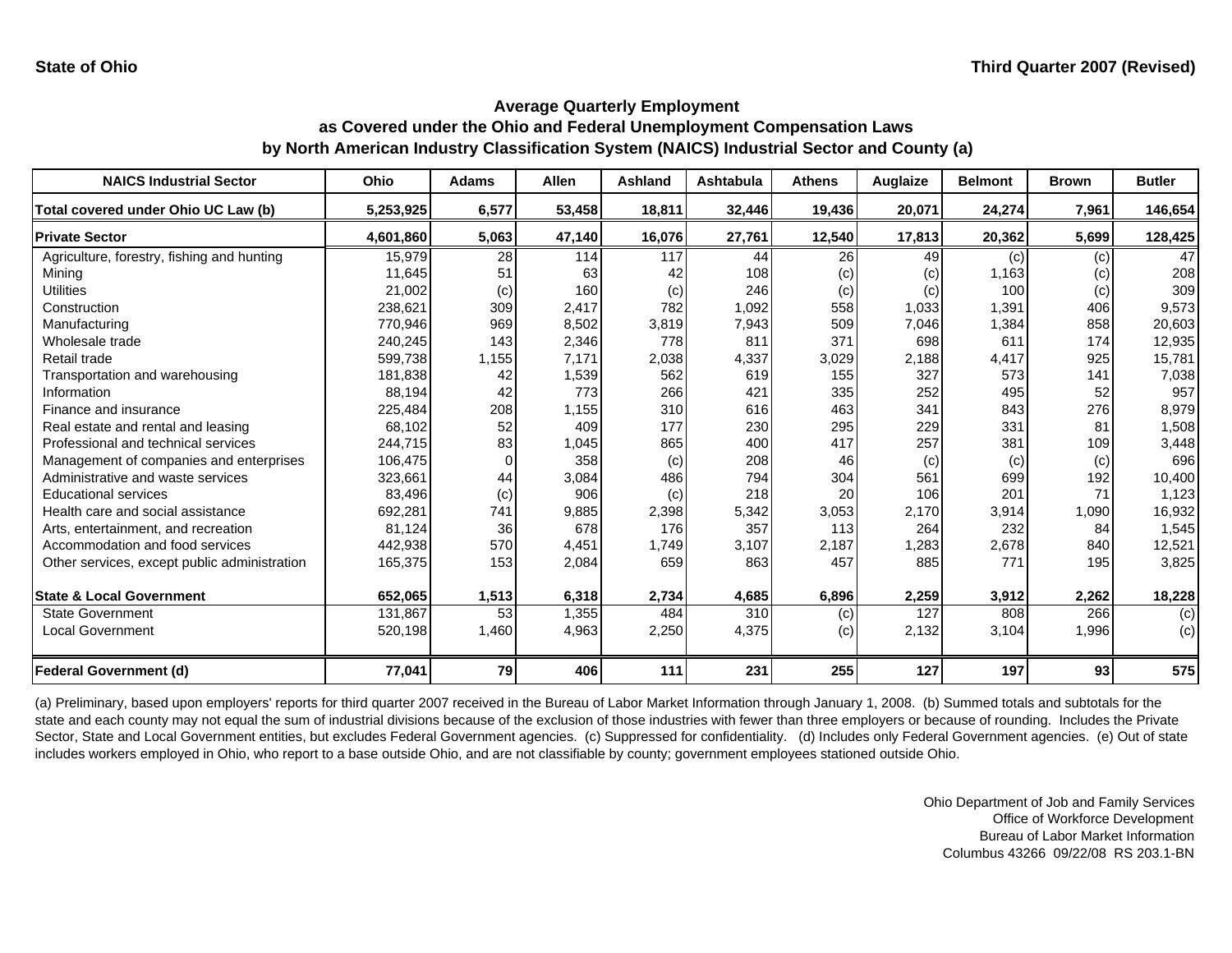| <b>NAICS Industrial Sector</b>               | Carroll         | Champaign | <b>Clark</b> | <b>Clermont</b> | <b>Clinton</b> | Columbianal | Coshocton | Crawford | Cuyahoga | <b>Darke</b> |
|----------------------------------------------|-----------------|-----------|--------------|-----------------|----------------|-------------|-----------|----------|----------|--------------|
| Total covered under Ohio UC Law (b)          | 6,183           | 10,784    | 50,333       | 57,323          | 26,657         | 31,693      | 12,113    | 14,895   | 733,617  | 18,253       |
| <b>Private Sector</b>                        | 5,127           | 8,810     | 43,710       | 50,222          | 23,498         | 27,595      | 10,540    | 13,024   | 651,588  | 16,117       |
| Agriculture, forestry, fishing and hunting   | $\overline{29}$ | 170       | 594          | (c)             | 20             | 180         | 97        | 180      | 270      | 619          |
| Minina                                       | (c)             | (c)       | (c)          | (c)             | (c)            | 238         | 144       | (c)      | 346      | (c)          |
| <b>Utilities</b>                             | (c)             | (c)       | 124          | 559             | (c)            | 111         | 406       | (c)      | 1,608    | 44           |
| Construction                                 | 277             | 311       | 1,644        | 3,637           | 303            | 1,295       | 397       | 430      | 25.544   | 1,127        |
| Manufacturing                                | 1,487           | 3,297     | 7,276        | 6,346           | 4,188          | 6,672       | 3,241     | 4,706    | 81,409   | 4,278        |
| Wholesale trade                              | 185             | 263       | 1,961        | 2,544           | 790            | 1,064       | 200       | 576      | 40,337   | 706          |
| Retail trade                                 | 828             | 1,227     | 6,491        | 10,119          | 1,794          | 4,178       | 1,239     | 1,380    | 67,612   | 2,048        |
| Transportation and warehousing               | 248             | 135       | 2,095        | 1,608           | 10,825         | 1,005       | 335       | 191      | 22,493   | 963          |
| Information                                  | 40              | 96        | 314          | 1,290           | 268            | 154         | 97        | 83       | 15,642   | 139          |
| Finance and insurance                        | 69              | 228       | 2,479        | 3,661           | 624            | 803         | 268       | 628      | 47.747   | 636          |
| Real estate and rental and leasing           | 69              | 113       | 522          | 876             | 207            | 267         | 78        | 97       | 13,321   | 139          |
| Professional and technical services          | 66              | 156       | 968          | 2,307           | 166            | 560         | 161       | 407      | 45,997   | 483          |
| Management of companies and enterprises      | (c)             | (c)       | (c)          | 330             | 156            | 130         | 29        | (c)      | 18,353   | (c)          |
| Administrative and waste services            | 106             | 311       | 2,031        | 2,378           | 845            | 1,670       | 770       | 217      | 48,844   | 741          |
| <b>Educational services</b>                  | (c)             | (c)       | 742          | 431             | (c)            | 216         | 32        | (c)      | 18.670   | 48           |
| Health care and social assistance            | 710             | 851       | 8.128        | 5,253           | 991            | 5,109       | 1,841     | 2,151    | 114,098  | 2,048        |
| Arts, entertainment, and recreation          | 169             | 135       | 517          | 881             | 134            | 305         | 163       | 81       | 11.770   | 287          |
| Accommodation and food services              | 515             | 936       | 4,812        | 5,985           | 1,428          | 2,617       | 705       | 1,242    | 54,848   | 1,145        |
| Other services, except public administration | 219             | 353       | 2,053        | 1,962           | 408            | 1,019       | 338       | 459      | 22,679   | 661          |
|                                              |                 |           |              |                 |                |             |           |          |          |              |
| <b>State &amp; Local Government</b>          | 1,056           | 1,974     | 6,623        | 7,101           | 3,158          | 4,098       | 1,573     | 1,871    | 82,029   | 2,136        |
| <b>State Government</b>                      | 35              | 78        | 245          | 609             | 174            | 302         | 46        | 120      | 5,028    | 47           |
| Local Government                             | 1,021           | 1,896     | 6,378        | 6,492           | 2,984          | 3,796       | 1,527     | 1,751    | 77,001   | 2,089        |
| <b>Federal Government (d)</b>                | 49              | 76        | 667          | 369             | 178            | 593         | 98        | 82       | 16,386   | 119          |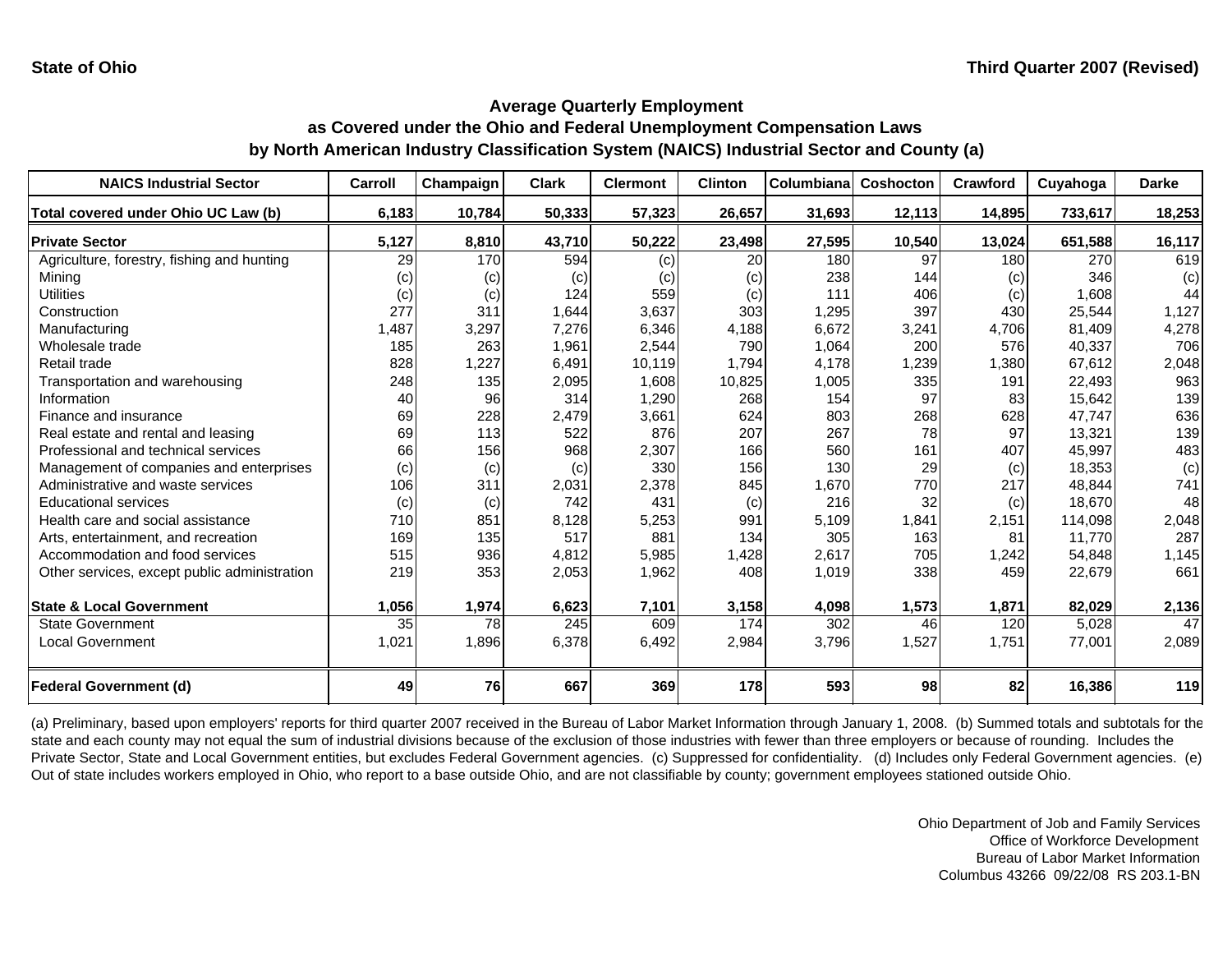| <b>NAICS Industrial Sector</b>               | <b>Defiance</b> | <b>Delaware</b> | Erie   | <b>Fairfield</b> | <b>Fayette</b> | <b>Franklin</b> | <b>Fulton</b> | <b>Gallia</b> | Geauga | Greene    |
|----------------------------------------------|-----------------|-----------------|--------|------------------|----------------|-----------------|---------------|---------------|--------|-----------|
| Total covered under Ohio UC Law (b)          | 16,981          | 67,848          | 39,658 | 39,678           | 11,522         | 677,798         | 20,773        | 11,747        | 35,353 | 57,169    |
| <b>Private Sector</b>                        | 15,080          | 60,680          | 34,570 | 31,981           | 9,915          | 580,589         | 18,189        | 9,797         | 31,618 | 48,241    |
| Agriculture, forestry, fishing and hunting   | 34              | 254             | 298    | 31               | 15             | 315             | 233           | 47            | 303    | <b>70</b> |
| Mining                                       | (c)             | 101             | (c)    | 18               | (c)            | 243             |               | (c)           | (c)    | (c)       |
| <b>Utilities</b>                             | 27              | 137             | (c)    | 202              | (c)            | 2,644           | (c)           | 831           | (c)    | (c)       |
| Construction                                 | 484             | 3,138           | 1,185  | 2,287            | 348            | 26,896          | 1,087         | 413           | 2,503  | 2,117     |
| Manufacturing                                | 4,773           | 5,628           | 5,915  | 5,195            | 2,392          | 41,636          | 8,171         | 621           | 9,311  | 3,747     |
| Wholesale trade                              | 541             | 2,636           | 1,528  | 975              | 533            | 29,686          | 833           | 231           | 1,993  | 1,301     |
| Retail trade                                 | 2,657           | 10,022          | 5,067  | 6,332            | 2,417          | 72,274          | 1,696         | 1,516         | 4,336  | 9,961     |
| Transportation and warehousing               | 364             | 1,985           | 795    | 406              | (c)            | 39,111          | 304           | 249           | 521    | 691       |
| Information                                  | 299             | 993             | 417    | 345              | 60             | 16,276          | 133           | 96            | 165    | 1,477     |
| Finance and insurance                        | 688             | 4,312           | 593    | 902              | 437            | 47,836          | 401           | 401           | 712    | 1,820     |
| Real estate and rental and leasing           | 87              | 887             | 296    | 493              | 90             | 12,439          | 132           | 75            | 366    | 518       |
| Professional and technical services          | 195             | 9,810           | 614    | 1,016            | 129            | 43,738          | 251           | 93            | 975    | 6,815     |
| Management of companies and enterprises      | 97              | 521             | 47     | 202              | $\Omega$       | 18,486          | (c)           | $\Omega$      | 213    | 237       |
| Administrative and waste services            | 434             | 2,372           | 1,187  | 2,916            | 283            | 54,248          | 742           | 356           | 2,028  | 3,285     |
| <b>Educational services</b>                  | (c)             | 1,167           | (c)    | 299              | $\Omega$       | 10,398          | (c)           | (c)           | 559    | 1,708     |
| Health care and social assistance            | 2,034           | 4,721           | 4,922  | 3,914            | 931            | 76,187          | 1,980         | 3,048         | 2,907  | 5,204     |
| Arts, entertainment, and recreation          | 135             | 2,745           | 3,980  | 477              | 54             | 8,109           | (c)           | 48            | 834    | 837       |
| Accommodation and food services              | 1,398           | 7,424           | 6,413  | 4,574            | 995            | 58,240          | 1,174         | 951           | 2,643  | 7,120     |
| Other services, except public administration | 569             | 1,828           | 898    | 1,397            | 233            | 21,828          | 410           | 377           | 1,176  | 1,209     |
| <b>State &amp; Local Government</b>          | 1,901           | 7,168           | 5,089  | 7,697            | 1,607          | 97,209          | 2,585         | 1,950         | 3,735  | 8,927     |
| <b>State Government</b>                      | 126             | 882             | 1,103  | 756              | 50             | 49,653          | 152           | (c)           | 196    | 2,912     |
| <b>Local Government</b>                      | 1,775           | 6,286           | 3,986  | 6,941            | 1,557          | 47,556          | 2,433         | (c)           | 3,539  | 6,015     |
| <b>Federal Government (d)</b>                | 113             | 262             | 215    | 259              | <b>60</b>      | 11,934          | 96            | 92            | 131    | 11,777    |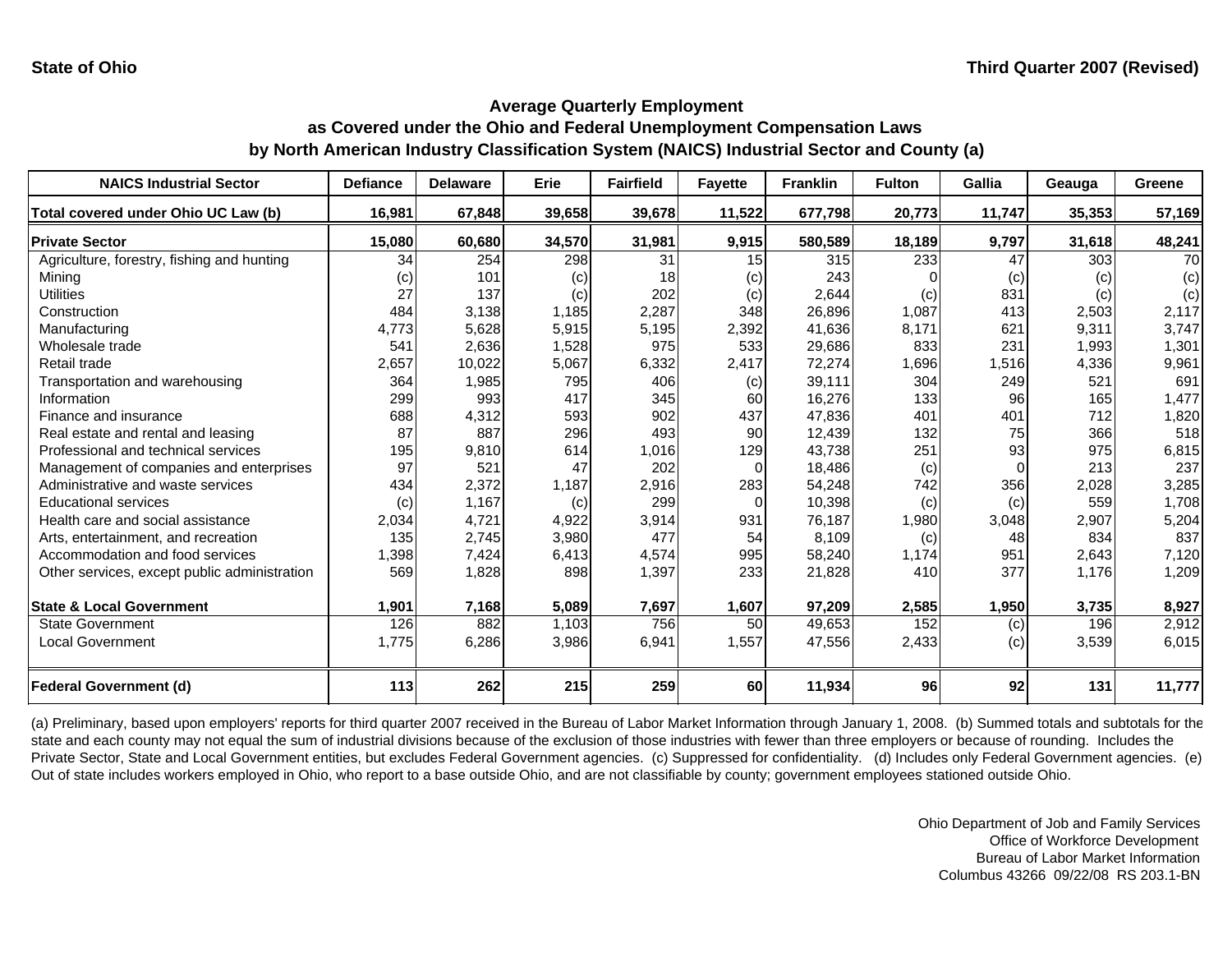| <b>NAICS Industrial Sector</b>               | <b>Guernsey</b> | <b>Hamilton</b> | <b>Hancock</b> | Hardin | <b>Harrison</b> | Henry  | Highland | <b>Hocking</b> | <b>Holmes</b> | <b>Huron</b> |
|----------------------------------------------|-----------------|-----------------|----------------|--------|-----------------|--------|----------|----------------|---------------|--------------|
| Total covered under Ohio UC Law (b)          | 14,978          | 513,120         | 42,317         | 8,300  | 3,641           | 11,566 | 11,443   | 6,983          | 17,520        | 23,741       |
| <b>Private Sector</b>                        | 12,498          | 468,761         | 39,002         | 6,804  | 2,841           | 9,669  | 8,965    | 5,246          | 15,810        | 21,197       |
| Agriculture, forestry, fishing and hunting   | (c)             | 193             | (c)            | 91     | 25              | 229    | 20       | 37             | 183           | 1,375        |
| Mining                                       | 127             | 245             | (c)            |        | 271             |        | 68       | 216            | 133           | (c)          |
| <b>Utilities</b>                             | 44              | 1,341           | 108            | 56     | (c)             | (c)    | 78       | (c)            | (c)           | (c)          |
| Construction                                 | 544             | 24,900          | 1,180          | 138    | 121             | 710    | 341      | 328            | 1,893         | 1,734        |
| Manufacturing                                | 3,165           | 56,872          | 11,458         | 2,285  | 666             | 3,647  | 2,374    | 1,070          | 6,248         | 7,197        |
| Wholesale trade                              | 365             | 26,597          | 1,018          | 240    | 130             | 293    | 266      | 67             | 728           | 722          |
| Retail trade                                 | 1,919           | 49,237          | 5,676          | 980    | 325             | 1,085  | 1,636    | 897            | 1,964         | 2,140        |
| Transportation and warehousing               | 241             | 12,731          | 2,108          | 121    | 99              | 734    | 199      | 107            | 507           | 954          |
| Information                                  | 135             | 9,543           | 442            | 87     | 19              | 113    | 335      | 43             | 91            | 295          |
| Finance and insurance                        | 270             | 23,386          | 682            | 210    | 79              | 289    | 498      | 183            | 354           | 488          |
| Real estate and rental and leasing           | 136             | 7,467           | 419            | 56     | (c)             | 64     | 72       | 100            | 53            | 149          |
| Professional and technical services          | 266             | 37,112          | 1,454          | 99     | 30              | 86     | 135      | 76             | 249           | 523          |
| Management of companies and enterprises      | (c)             | 26,821          | 565            | (c)    | (c)             | 0      | (c)      | (c)            | 30            | (c)          |
| Administrative and waste services            | 621             | 36,753          | 2,082          | 82     | 50              | 135    | 287      | 167            | 710           | 570          |
| <b>Educational services</b>                  | 41              | 9,754           | 932            | (c)    |                 | 62     | (c)      | 30             | (c)           | (c)          |
| Health care and social assistance            | 2,437           | 78,073          | 4,256          | 663    | 537             | 1,175  | 1,207    | 541            | 977           | 2,258        |
| Arts, entertainment, and recreation          | 96              | 9,539           | 387            | 119    | 88              | (c)    | 68       | 55             | 109           | 200          |
| Accommodation and food services              | 1,626           | 40,120          | 3,567          | 787    | 226             | 578    | 1,017    | 1,045          | 1,358         | 1,523        |
| Other services, except public administration | 335             | 18,078          | 1,126          | 228    | 75              | 414    | 282      | 277            | 178           | 738          |
| <b>State &amp; Local Government</b>          | 2,479           | 44,358          | 3,314          | 1,496  | 800             | 1,896  | 2,478    | 1,737          | 1,711         | 2,544        |
| <b>State Government</b>                      | 746             | (c)             | 236            | 38     | $\overline{31}$ | 57     | 129      | 375            | 49            | 89           |
| <b>Local Government</b>                      | 1,733           | (c)             | 3,078          | 1,458  | 769             | 1,839  | 2,349    | 1,362          | 1,662         | 2,455        |
| <b>Federal Government (d)</b>                | 112             | 9,496           | 175            | 82     | 71              | 126    | 114      | 52             | 75            | 139          |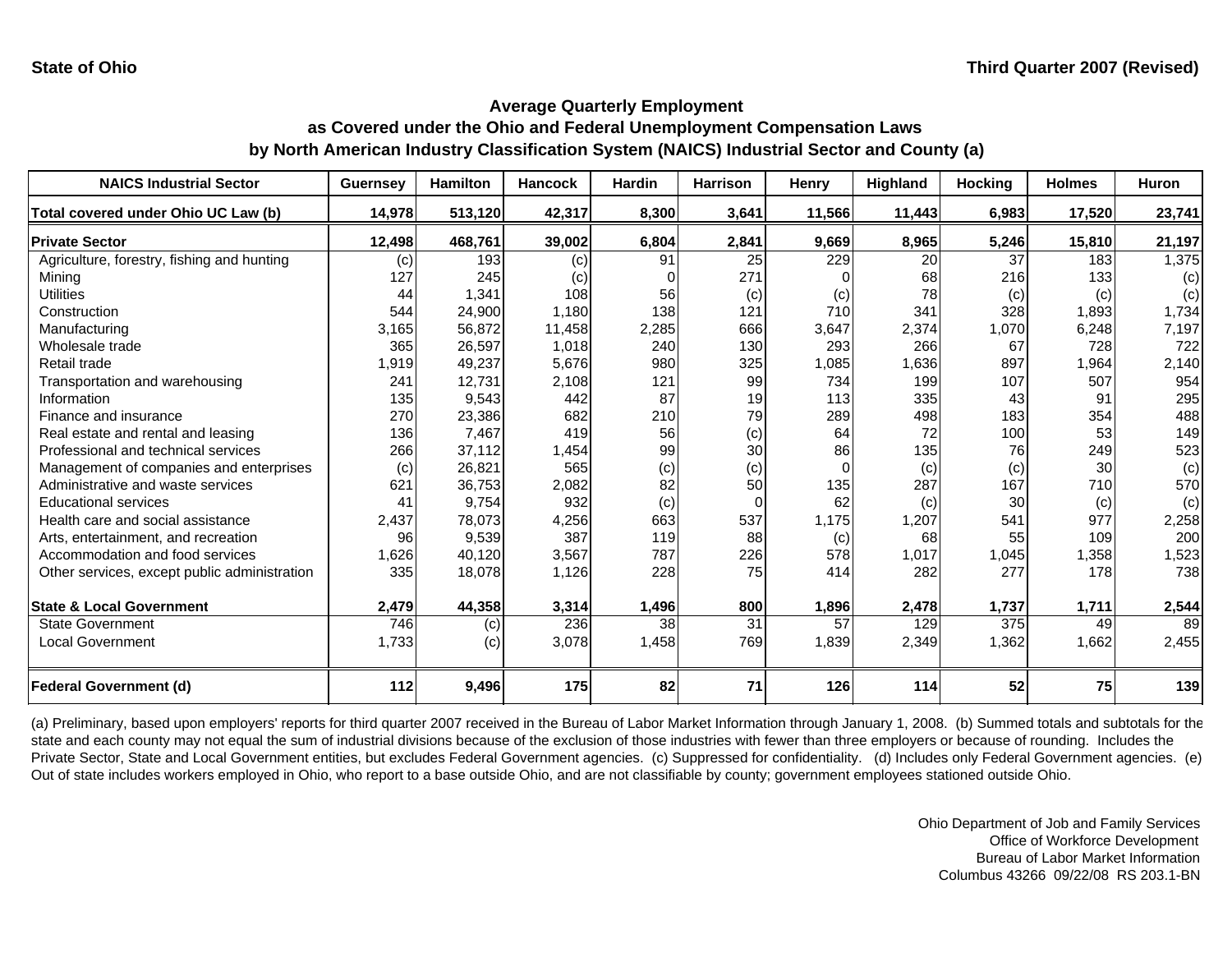| <b>NAICS Industrial Sector</b>               | <b>Jackson</b> | <b>Jefferson</b> | <b>Knox</b> | Lake    | Lawrence | Licking | Logan  | Lorain | Lucas   | <b>Madison</b> |
|----------------------------------------------|----------------|------------------|-------------|---------|----------|---------|--------|--------|---------|----------------|
| Total covered under Ohio UC Law (b)          | 11,781         | 25,481           | 19,570      | 101,459 | 12,507   | 54,283  | 20,225 | 97,866 | 218,403 | 13,832         |
| <b>Private Sector</b>                        | 10,190         | 22,058           | 16,810      | 90,085  | 9,650    | 46,892  | 17,951 | 83,865 | 193,676 | 10,751         |
| Agriculture, forestry, fishing and hunting   | 78             | (c)              | 76          | 1,051   | (c)      | 298     | 95     | 831    | 426     | 108            |
| Mining                                       | 173            | 202              | 137         | 251     | (c)      | 111     | 36     | 30     | 62      | (c)            |
| <b>Utilities</b>                             | (c)            | 953              | 48          | 1,657   | 113      | 206     | (c)    | 345    | 617     | (c)            |
| Construction                                 | 467            | 1,712            | 775         | 4,748   | 666      | 3,838   | 652    | 5,627  | 10,802  | 525            |
| Manufacturing                                | 3,910          | 2,866            | 4,693       | 21,536  | 687      | 7,987   | 6,018  | 19,124 | 23,524  | 2,867          |
| Wholesale trade                              | 188            | 658              | 401         | 4,622   | 174      | 1,335   | 423    | 2,892  | 8,768   | 418            |
| Retail trade                                 | 1,566          | 3,501            | 2,423       | 14,308  | 2,294    | 7,545   | 1,880  | 13,684 | 25,842  | 1,859          |
| Transportation and warehousing               | 137            | 394              | 205         | 975     | 841      | 1,686   | 1,354  | 1,886  | 8,815   | 966            |
| Information                                  | 91             | 578              | 291         | 812     | 92       | 501     | 112    | 1,213  | 2,997   | 48             |
| Finance and insurance                        | 369            | 462              | 406         | 2,138   | 343      | 2,332   | 332    | 2,032  | 6.748   | 168            |
| Real estate and rental and leasing           | 73             | 300              | 190         | 1,018   | 101      | 660     | 225    | 1,016  | 2,633   | 97             |
| Professional and technical services          | 147            | 472              | 273         | 3,354   | 238      | 1,514   | 682    | 2,381  | 9,324   | 595            |
| Management of companies and enterprises      | 47             | (c)              | 85          | 1,038   | 63       | 1,408   | (c)    | 579    | 4,276   | 13             |
| Administrative and waste services            | 366            | 1,685            | 439         | 5,701   | 381      | 2,383   | 1,962  | 4,649  | 15,321  | 612            |
| <b>Educational services</b>                  | (c)            | 566              | 1,232       | 1,522   | 55       | 1,163   | 46     | 2,277  | 3,746   | 58             |
| Health care and social assistance            | 1,131          | 4,483            | 2,614       | 11,050  | 2,143    | 6,042   | 1,961  | 12,492 | 38,564  | 1,126          |
| Arts, entertainment, and recreation          | 37             | 378              | 208         | 1,277   | 56       | 961     | 191    | 1,511  | 3,838   | 60             |
| Accommodation and food services              | 1,080          | 2,034            | 1,668       | 9,510   | 1,059    | 5,406   | 1,288  | 8,067  | 19,048  | 1,057          |
| Other services, except public administration | 271            | 776              | 647         | 3,517   | 333      | 1,515   | 650    | 3,228  | 8,326   | 170            |
| <b>State &amp; Local Government</b>          | 1,590          | 3,423            | 2,760       | 11,374  | 2,856    | 7,391   | 2,274  | 14,000 | 24,727  | 3,080          |
| <b>State Government</b>                      | 205            | 97               | (c)         | 150     | 334      | 1,026   | 101    | 1,250  | 7,643   | 1,368          |
| <b>Local Government</b>                      | 1,385          | 3,326            | (c)         | 11,224  | 2,522    | 6,365   | 2,173  | 12,750 | 17,084  | 1,712          |
| <b>Federal Government (d)</b>                | 74             | 233              | 117         | 444     | 143      | 523     | 146    | 1,150  | 1,948   | 87             |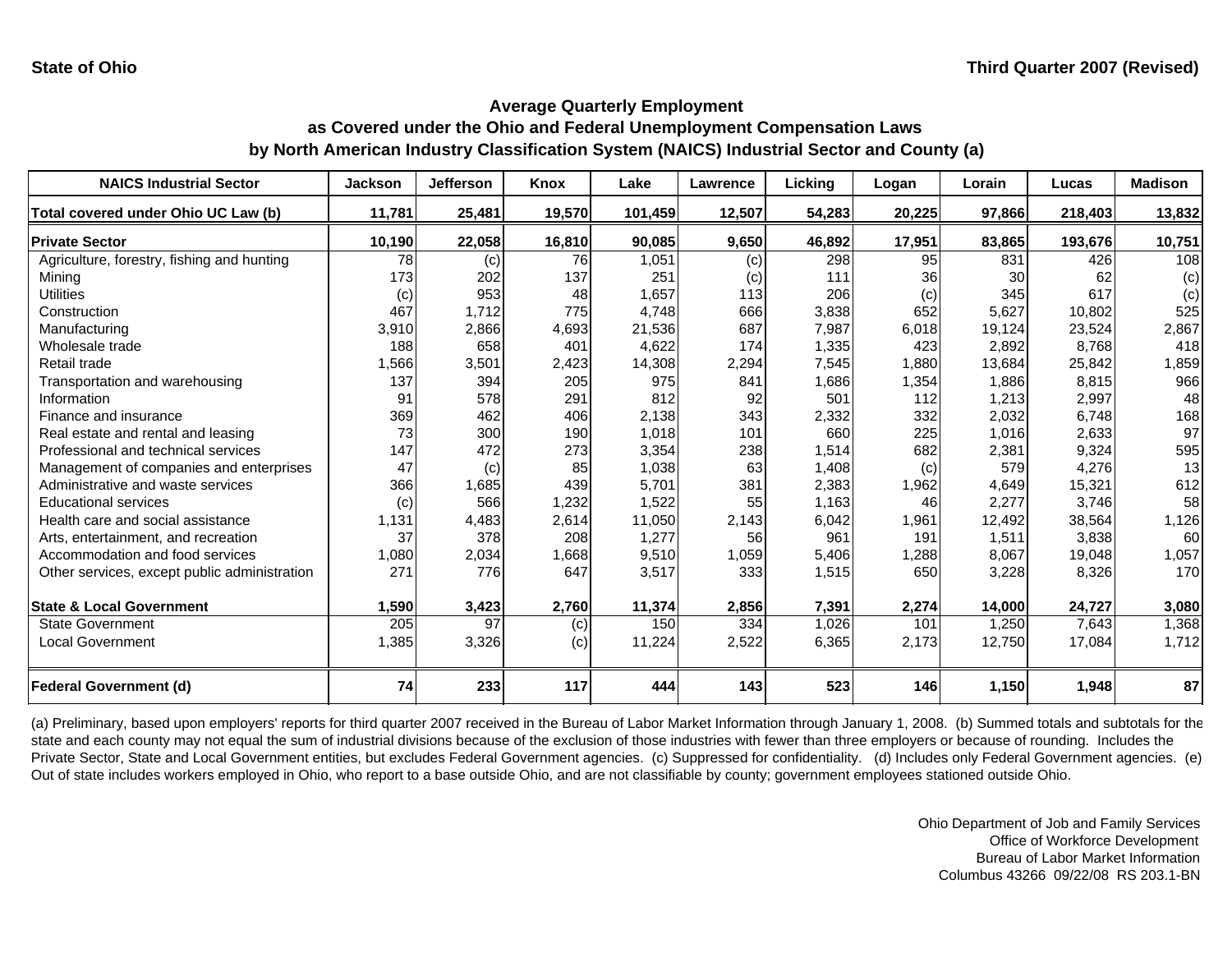| <b>NAICS Industrial Sector</b>               | <b>Mahoning</b> | <b>Marion</b> | <b>Medina</b> | <b>Meigs</b> | <b>Mercer</b> | <b>Miami</b> | <b>Monroe</b> | Montgomery | <b>Morgan</b> | <b>Morrow</b> |
|----------------------------------------------|-----------------|---------------|---------------|--------------|---------------|--------------|---------------|------------|---------------|---------------|
| Total covered under Ohio UC Law (b)          | 103,935         | 27,804        | 61,381        | 3,645        | 17,490        | 41,226       | 3,688         | 263,652    | 2,374         | 5,691         |
| <b>Private Sector</b>                        | 91,053          | 22,259        | 54,580        | 2,643        | 14,930        | 36,486       | 2,924         | 235,688    | 1,697         | 4,124         |
| Agriculture, forestry, fishing and hunting   | 188             | 85            | 183           | 148          | 427           | 199          | 14            | 307        | (c)           | 19            |
| Mining                                       | 280             | (c)           | (c)           | 143          | (c)           | 54           | 61            | (c)        | (c)           | 37            |
| <b>Utilities</b>                             | 390             | (c)           | (c)           | (c)          | (c)           | (c)          | 25            | (c)        | (c)           | (c)           |
| Construction                                 | 5,859           | 943           | 3,806         | 267          | 946           | 1,995        | 177           | 10,709     | 146           | 398           |
| Manufacturing                                | 10,345          | 7,465         | 10,057        | (c)          | 5,126         | 10,034       | (c)           | 35,877     | 350           | 1,180         |
| Wholesale trade                              | 5,040           | 637           | 2,928         | 69           | 627           | 2,087        | 42            | 9,589      | 77            | 108           |
| Retail trade                                 | 14,564          | 3,085         | 8,723         | 619          | 2,014         | 4,893        | 359           | 26,236     | 306           | 742           |
| Transportation and warehousing               | 3,726           | 689           | 2,976         | 25           | 1,080         | 1,685        | 91            | 7,897      | (c)           | 53            |
| Information                                  | 2,099           | (c)           | 522           | (c)          | 184           | 306          | (c)           | 8,995      | 33            | 60            |
| Finance and insurance                        | 2,982           | 523           | 1,145         | 165          | 592           | 944          | 397           | 11,562     | 98            | 85            |
| Real estate and rental and leasing           | 1,209           | 208           | 793           | 15           | 170           | 371          | 8             | 3,759      | 5             | 39            |
| Professional and technical services          | 3,238           | 519           | 2,180         | 60           | 281           | 773          | 39            | 13,002     | 48            | 78            |
| Management of companies and enterprises      | 887             | 189           | 2,728         | (c)          | 16            | (c)          | $\Omega$      | 4,738      | (c)           | $\Omega$      |
| Administrative and waste services            | 7,634           | 940           | 3,358         | 102          | 334           | 2,630        | 177           | 17,942     | 23            | 95            |
| <b>Educational services</b>                  | 1,299           | 110           | 355           | (c)          | 60            | 179          | 35            | 6.409      | $\Omega$      | (c)           |
| Health care and social assistance            | 16,719          | 3,013         | 6,095         | 407          | 1,049         | 4,362        | 135           | 43,575     | 335           | 570           |
| Arts, entertainment, and recreation          | 1,180           | 208           | 1,440         | (c)          | 167           | 347          | 8             | 2,923      | 9             | 99            |
| Accommodation and food services              | 9,755           | 1,909         | 5,509         | 388          | 1,201         | 3,502        | 106           | 22,604     | 165           | 446           |
| Other services, except public administration | 3,658           | 772           | 1,707         | 74           | 636           | 1,236        | 109           | 8,609      | 51            | 68            |
| <b>State &amp; Local Government</b>          | 12,882          | 5,545         | 6,802         | 1,002        |               | 4,739        | 764           | 27,964     | 677           |               |
| <b>State Government</b>                      | 3,363           | 1,488         | 154           | 44           | 2,560<br>135  | 158          | 45            | 1,829      | 61            | 1,567<br>73   |
|                                              |                 |               |               |              |               |              |               |            |               |               |
| <b>Local Government</b>                      | 9,519           | 4,057         | 6,648         | 958          | 2,425         | 4,581        | 719           | 26,135     | 616           | 1,494         |
| Federal Government (d)                       | 1,332           | 146           | 370           | 75           | 99            | 210          | 53            | 4,814      | 36            | 63            |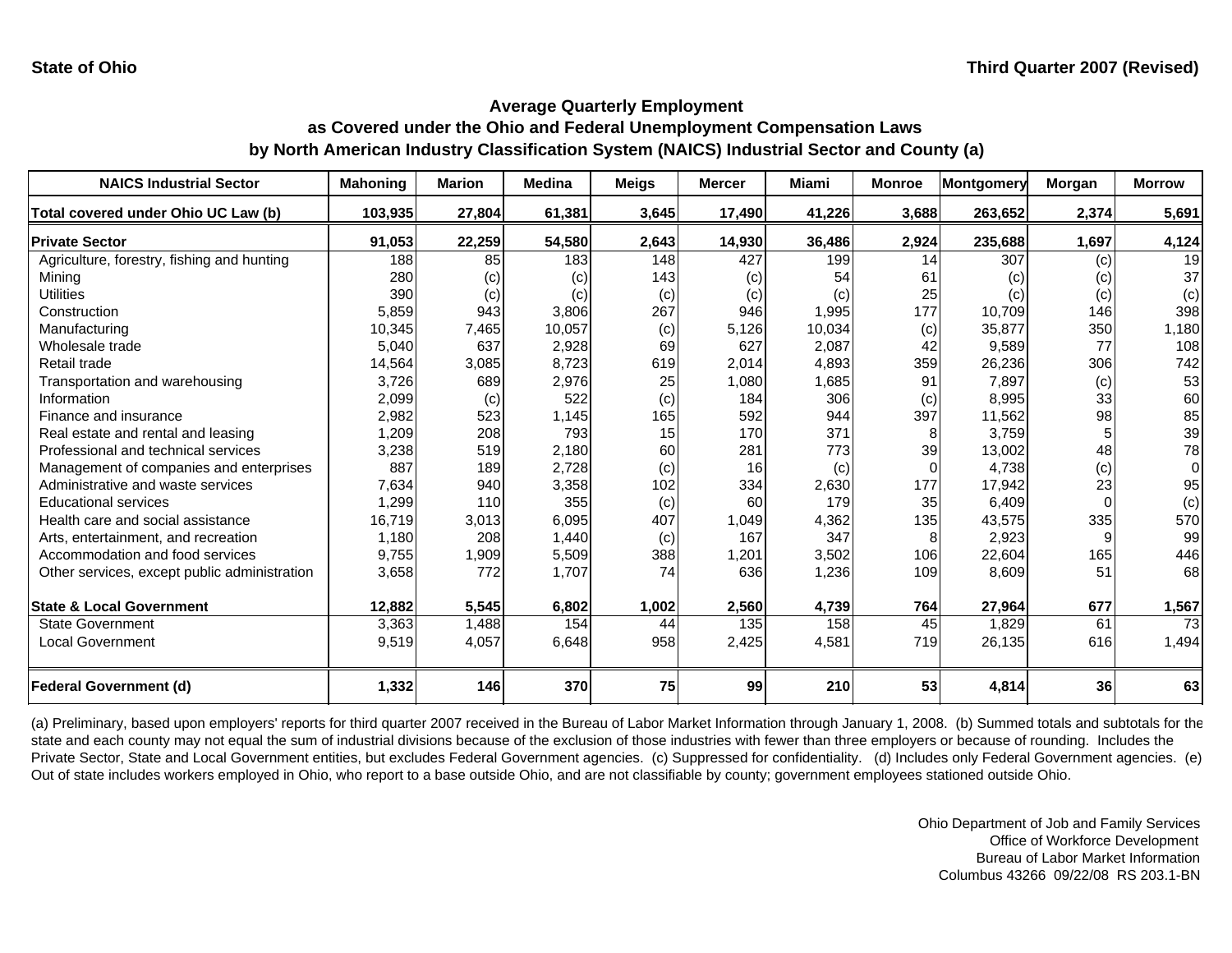| <b>NAICS Industrial Sector</b>               | <b>Muskingum</b> | <b>Noble</b> | <b>Ottawa</b> | <b>Paulding</b> | Perry | Pickaway | <b>Pike</b> | Portage | <b>Preble</b> | Putnam         |
|----------------------------------------------|------------------|--------------|---------------|-----------------|-------|----------|-------------|---------|---------------|----------------|
| Total covered under Ohio UC Law (b)          | 34,100           | 3,178        | 15,788        | 5,386           | 5,936 | 14,629   | 9,614       | 54,264  | 11,045        | 11,545         |
| <b>Private Sector</b>                        | 29,550           | 2,154        | 13,709        | 4,263           | 4,151 | 10,582   | 8,030       | 42,760  | 9,351         | 9,845          |
| Agriculture, forestry, fishing and hunting   | 17               | (c)          | 302           | 330             | 17    | 104      | (c)         | 172     | 103           | 142            |
| Minina                                       | 387              | 165          | 157           | (c)             | 263   | (c)      | (c)         | 375     | (c)           | (c)            |
| <b>Utilities</b>                             | 197              | 11           | (c)           | (c)             | 28    | 62       | (c)         | 31      | (c)           | (c)            |
| Construction                                 | 1,081            | 120          | 616           | 268             | 500   | 786      | 623         | 2,486   | 456           | 1,116          |
| Manufacturing                                | 4,964            | 484          | 2,413         | 1,737           | 881   | 2,454    | 3,092       | 11,822  | 3,267         | 3,201          |
| Wholesale trade                              | 1,112            | 99           | 512           | 161             | 97    | 449      | 96          | 2,839   | 452           | 246            |
| Retail trade                                 | 5,484            | 345          | 1,931         | 465             | 610   | 1,609    | 990         | 5,831   | 1,351         | 1,221          |
| Transportation and warehousing               | 1,347            | 67           | 509           | 105             | 68    | 212      | 138         | 963     | 167           | 366            |
| Information                                  | 486              | 16           | 91            | 20              | 36    | 64       | 47          | 405     | 41            | 93             |
| Finance and insurance                        | 875              | 76           | 386           | 95              | 192   | 312      | 177         | 759     | 229           | 328            |
| Real estate and rental and leasing           | 275              | (c)          | 187           | 33              | 28    | 122      | 52          | 547     | 91            | 41             |
| Professional and technical services          | 535              | 32           | 180           | 60              | 101   | 252      | 178         | 1,261   | 162           | 347            |
| Management of companies and enterprises      | 102              | $\Omega$     | (c)           | $\Omega$        | (c)   | 81       | (c)         | 762     | $\Omega$      | $\overline{0}$ |
| Administrative and waste services            | 1,034            | (c)          | 241           | 40              | 70    | 661      | 487         | 1,558   | 482           | 328            |
| <b>Educational services</b>                  | 597              |              | (c)           | (c)             | (c)   | (c)      | (c)         | 588     | (c)           | (c)            |
| Health care and social assistance            | 6,062            | 516          | 1,461         | 429             | 625   | 1,721    | 1,091       | 3,696   | 1,236         | 915            |
| Arts, entertainment, and recreation          | 430              | (c)          | 875           | (c)             | 43    | 257      | 32          | 2,025   | 124           | 100            |
| Accommodation and food services              | 3,256            | 123          | 2,529         | 302             | 374   | 1,092    | 708         | 4,928   | 789           | 865            |
| Other services, except public administration | 1,310            | 72           | 410           | 119             | 161   | 316      | 147         | 1,710   | 314           | 391            |
| <b>State &amp; Local Government</b>          | 4,550            | 1,024        | 2,079         | 1,123           | 1,785 | 4,048    | 1,584       | 11,505  | 1,694         | 1,700          |
| <b>State Government</b>                      | 387              | (c)          | 231           | 36              | 48    | 1,516    | 82          | (c)     | 109           | 61             |
| <b>Local Government</b>                      | 4,163            | (c)          | 1,848         | 1,087           | 1,737 | 2,532    | 1,502       | (c)     | 1,585         | 1,639          |
| <b>Federal Government (d)</b>                | 289              | 30           | 193           | 55              | 76    | 94       | 75          | 304     | 92            | 79             |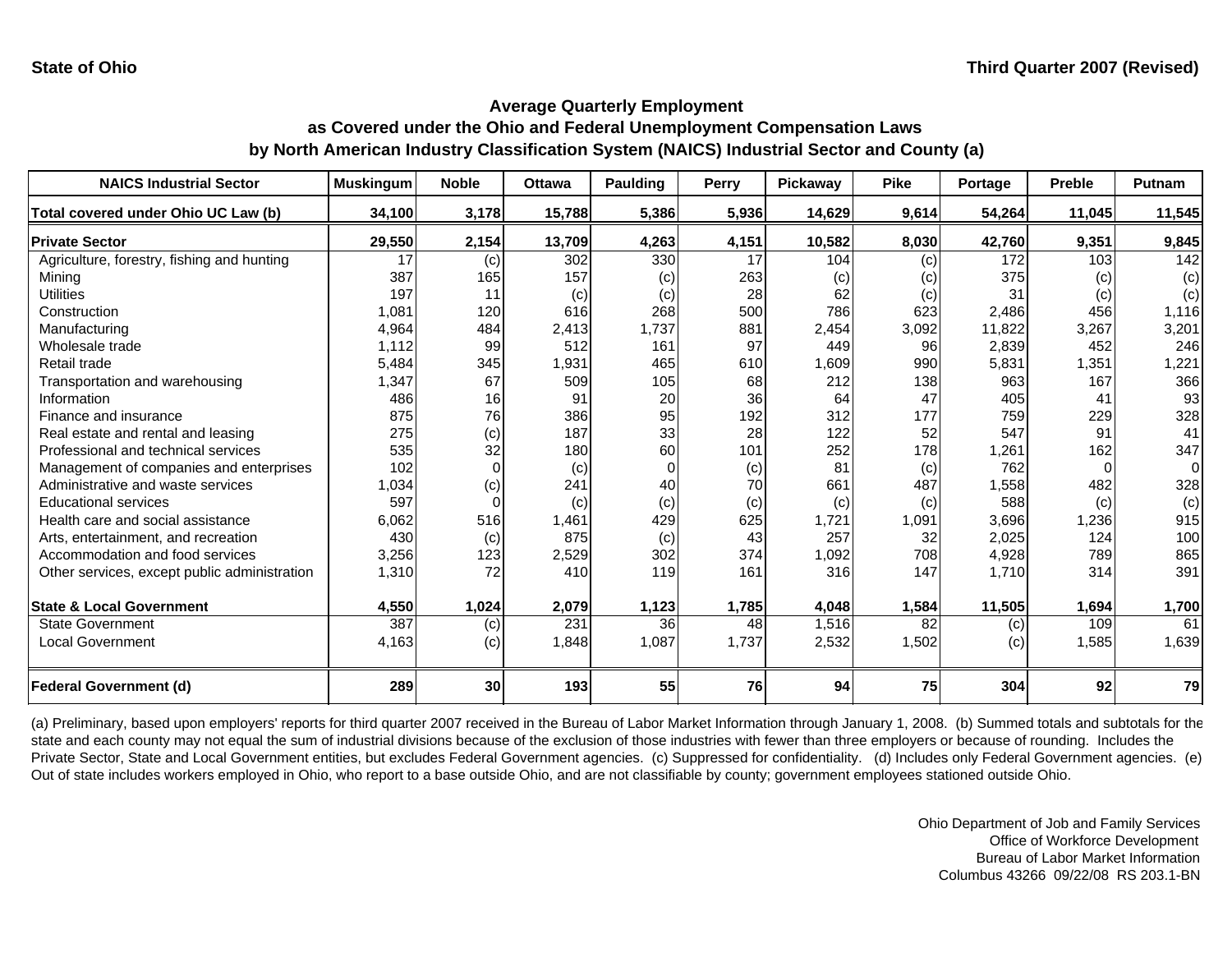| <b>NAICS Industrial Sector</b>               | <b>Richland</b> | <b>Ross</b> | <b>Sandusky</b> | <b>Scioto</b> | <b>Seneca</b> | <b>Shelby</b> | <b>Stark</b> | <b>Summit</b> | <b>Trumbull</b> | Tuscarawas |
|----------------------------------------------|-----------------|-------------|-----------------|---------------|---------------|---------------|--------------|---------------|-----------------|------------|
| Total covered under Ohio UC Law (b)          | 55,446          | 25,575      | 27,161          | 23,986        | 21,097        | 30,893        | 161,567      | 272,450       | 78,602          | 36,315     |
| <b>Private Sector</b>                        | 47,890          | 20,756      | 24,088          | 19,126        | 18,143        | 28,256        | 144,306      | 244,279       | 69,518          | 31,925     |
| Agriculture, forestry, fishing and hunting   | 131             | 65          | 492             | 36            | 219           | 92            | 299          | 140           | 58              | 145        |
| Mining                                       | (c)             | 28          | (c)             | 19            | 120           | (c)           | 314          | 90            | 38              | 459        |
| <b>Utilities</b>                             | (c)             | 179         | (c)             | 129           | 120           | (c)           | 522          | 1,250         | 188             | 67         |
| Construction                                 | 2,138           | 984         | 1,105           | 1,568         | 1,202         | 1,530         | 8,031        | 12,121        | 3,048           | 1,778      |
| Manufacturing                                | 12,514          | 4,177       | 9,102           | 2,010         | 5,127         | 13,700        | 29,605       | 35,018        | 16,408          | 8,170      |
| Wholesale trade                              | 2,096           | 587         | 642             | 349           | 645           | 1,783         | 6,266        | 14,569        | 2,322           | 1,393      |
| Retail trade                                 | 7,407           | 3,792       | 2,853           | 3,092         | 2,073         | 2,524         | 20,525       | 32,326        | 11,373          | 4,619      |
| Transportation and warehousing               | 1,265           | 477         | 340             | 439           | 446           | 1,073         | 3,268        | 8,477         | 2,474           | 974        |
| Information                                  | 1,079           | 406         | 168             | 261           | 192           | 220           | 2,050        | 4,081         | 737             | 469        |
| Finance and insurance                        | 1,182           | 573         | 542             | 530           | 657           | 367           | 6,109        | 8,988         | 1,809           | 800        |
| Real estate and rental and leasing           | 436             | 177         | 374             | 225           | (c)           | 216           | 1,551        | 2,964         | 1,223           | 310        |
| Professional and technical services          | 936             | 356         | 355             | 451           | 359           | 293           | 4,533        | 13,065        | 1,544           | 1,197      |
| Management of companies and enterprises      | 53              | 257         | 244             | 44            | (c)           |               | 1,006        | 13,015        | 665             | 102        |
| Administrative and waste services            | 3,276           | 1,252       | 1,222           | 352           | 815           | 2,183         | 9,065        | 20,946        | 4,447           | 1,526      |
| <b>Educational services</b>                  | 427             | 85          | (c)             | 172           | 787           | 139           | 2,605        | 3,327         | 499             | 167        |
| Health care and social assistance            | 7,631           | 3,929       | 2,958           | 6,397         | 2,482         | 1,851         | 25,606       | 39,343        | 12,242          | 4,523      |
| Arts, entertainment, and recreation          | 661             | 332         | 393             | 114           | 225           | 125           | 2,063        | 4,311         | 1,164           | 442        |
| Accommodation and food services              | 4,768           | 2,456       | 2,271           | 2,468         | 1,569         | 1,451         | 14,789       | 21,847        | 6,907           | 3,526      |
| Other services, except public administration | 1,720           | 645         | 752             | 468           | 706           | 645           | 6,099        | 8,402         | 2,373           | 1,258      |
| <b>State &amp; Local Government</b>          | 7,556           | 4,818       | 3,074           | 4,860         | 2,954         | 2,637         | 17,261       | 28,171        | 9,085           | 4,390      |
| <b>State Government</b>                      | 1,657           | 1,687       | 195             | 1,730         | 503           | 312           | 1,435        | 4,456         | 830             | 406        |
| <b>Local Government</b>                      | 5,899           | 3,131       | 2,879           | 3,130         | 2,451         | 2,325         | 15,826       | 23,715        | 8,255           | 3,984      |
| <b>Federal Government (d)</b>                | 639             | 1,365       | 118             | 175           | 136           | 94            | 1,122        | 1,960         | 456             | 214        |

(a) Preliminary, based upon employers' reports for third quarter 2007 received in the Bureau of Labor Market Information through January 1, 2008. (b) Summed totals and subtotals for the state and each county may not equal the sum of industrial divisions because of the exclusion of those industries with fewer than three employers or because of rounding. Includes the Private Sector, State and Local Government entities, but excludes Federal Government agencies. (c) Suppressed for confidentiality. (d) Includes only Federal Government agencies. (e) Out of state includes workers employed in Ohio, who report to a base outside Ohio, and are not classifiable by county; government employees stationed outside Ohio.

> Ohio Department of Job and Family Services Office of Workforce Development Bureau of Labor Market InformationColumbus 43266 09/22/08 RS 203.1-BN